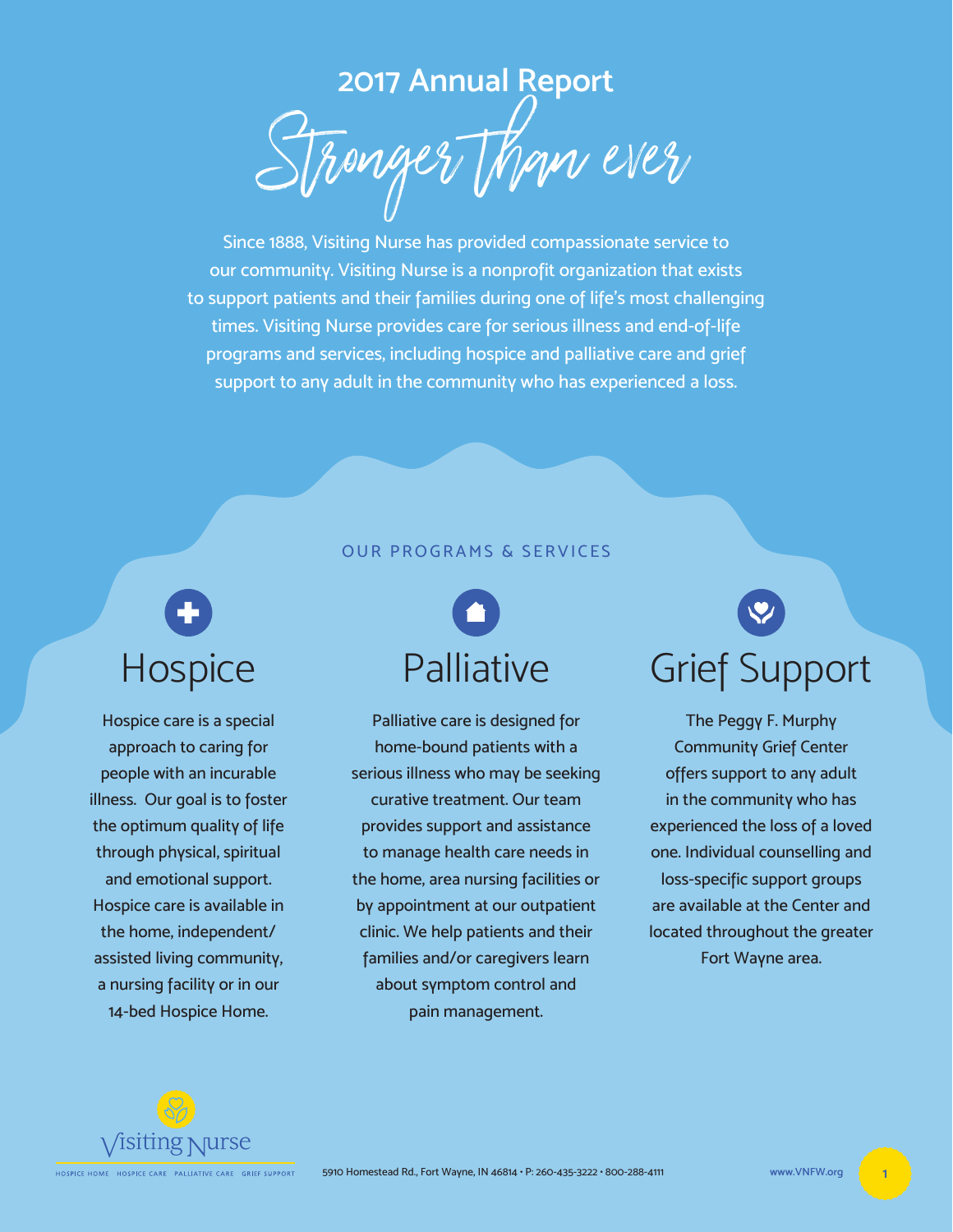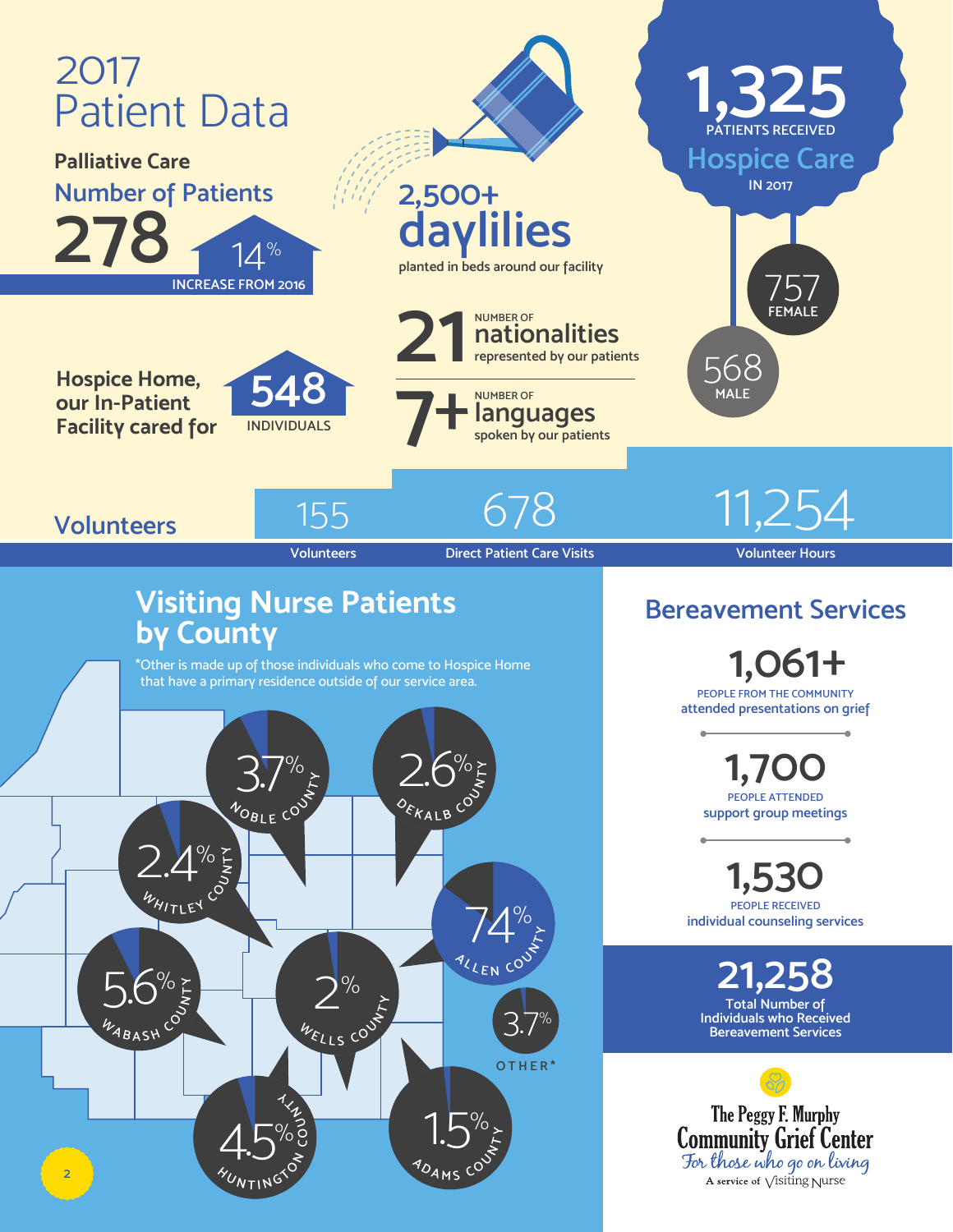# **Number of Patient Visits**

**Nursing 26,93**

Nursing

26,93

**Personal Care 27,659**

27,659

77,184



Visiting Nurse is a partner of the We Honor Veterans program with the National Hospice and Palliative Care Organization and the United States Department of Veteran Affairs. Our goal is to:

- Thank veterans for their service to our country
- Provide veterans with an opportunity to tell their stories
- Respect their service, their feelings and suggestions they may offer for increasing access to care for veterans
- **1 <b>i**n **4 Dying Americans**<br>**1 is a Veteran is a Veteran**
- Show appreciation for the families of veterans and support them as they support their loved one
- Link veterans and their families to services and benefits available to them AROUND THE LONG

**Music Therapy 949 Nurse Practitioners 1,183 Spiritual Care 3,642 Social Work 4,904**

**The circumference of the Earth is** 

# **24,901 miles.**

**In 2017, our clinical staff traveled in excess of 511,000 miles to see our patients in their homes, nursing facilities and hospitals –**

**\$**

**Equivalent to 20 Trips Around the World!**

# **Financial Assistance**

**zero** number of patients turned<br>away due to inability to pay

away due to inability to pay

of financial assistance was utilized **238,000+**